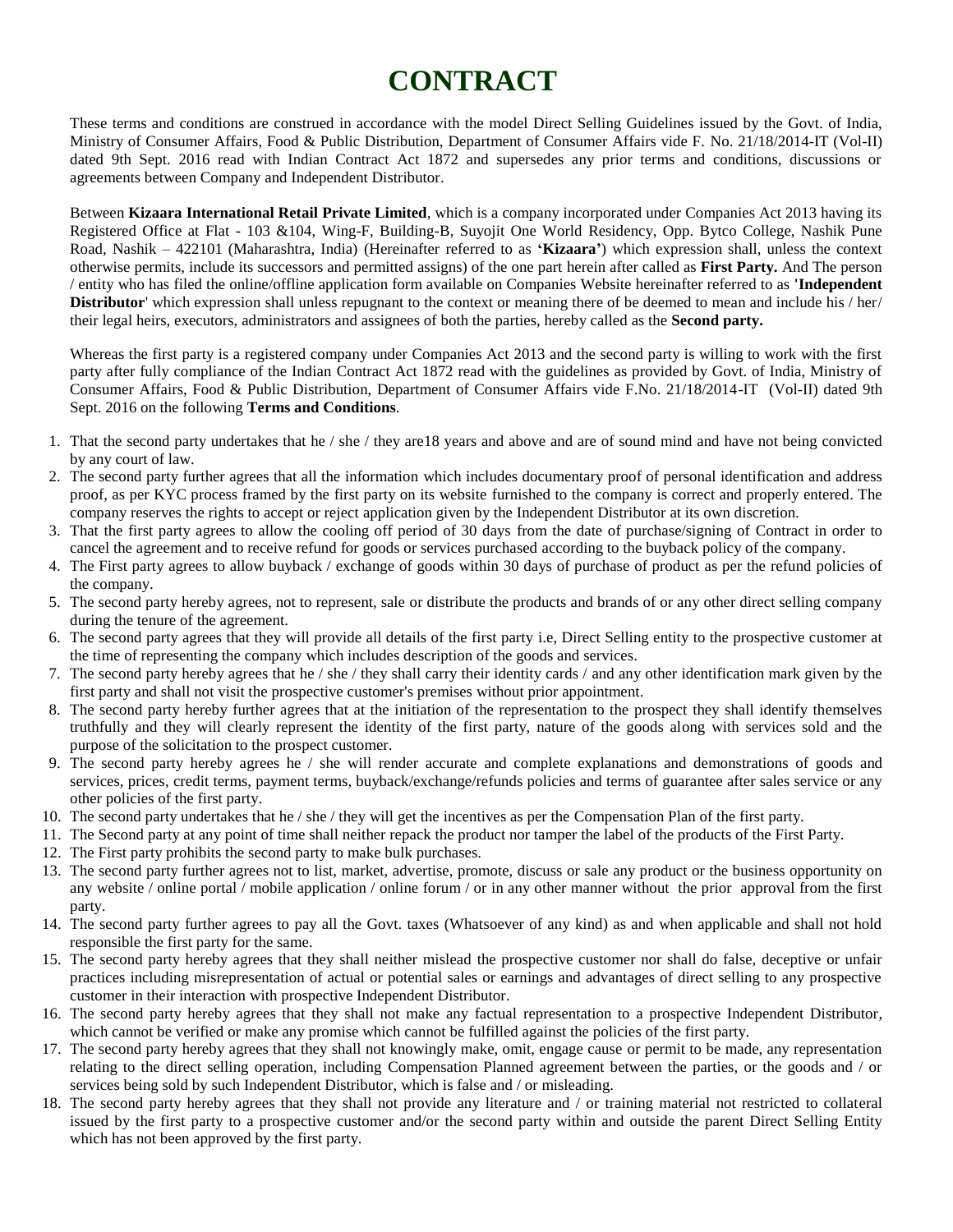- 19. The second party hereby agrees that, it will be their sole responsibility to sale the products, purchased from the first party by their skill, ability and personal application, goods / products once sold, will not be taken back under any circumstances other than the buyback policy of the first party and this risk of loss and damages shall be sustained by the second party only with their own cost. This risk is transferred to the second party immediately after pick–up of the product or on behalf of them i.e. agent or transport carrier etc, from the first party.
- 20. The second party hereby agrees to defend, indemnify and hold harmless to the first party against any liability, losses, damages or costs or any legal costs, incurred or suffered by the second party. As a result of any breach, negligence act or omission or willful default on the part of first party or their representative arising either directly or indirectly for the performance or non performance by the second party or on behalf of them.
- 21. The second party hereby acknowledges that in their relationship with the first party or by virtue of this agreement, they and their employees, shareholders, officers, directors, principals, agents and contractors (collectively representatives) shall hereafter continue to be entrusted with confidential information, the discloser of any information to competitors of the first party or to the general public would be highly detrimental to the best interest of the first party.
- 22. Both parties agree that the Compensation Plan shared on the company's website is the only Compensation Plan that is followed by the company. The Company shall not be responsible for any claims arising out by the Independent Distributors for incomes other than the compensation plan available on the website.
- 23. Both parties hereby agree that all control and monitoring of the practices and methods shall be controlled by the first party.
- 24. Kizaara Compensation Plan issues unique Independent Distributor Identification Number along with a Unique Business Centre which is restricted to single Pan Number. Both the parties agree that this Unique Business Centre is not transferable under any circumstances.
- 25. In case of Non Performance by the second party for the continuous 2 years First party will issue notice of Termination to the Second party. If the Second Party wishes to ask the First Party to review the decision to terminate, he / she shall make such a request to the First Party in writing within thirty (30) days from the date of notice of termination. If the First Party does not receive such request within the thirty (30) days period, the termination will automatically be deemed final.
- 26. Any Independent Distributor of the first party (Kizaara) is found to be working in another company and has committed fraud against the terms of use of the website, or is found to be doing evil of the company unnecessarily, while working against the company is found, is made by making false promises, or is found to be dealing with money incorrectly, then the account of such independent distributor will be terminated by the company and full right to claim penalty reserves.
- 27. All disputes, questions or differences what so ever which shall either during the substances of the agreement or after the termination there of arise the parties here to or their respective representatives, touching these presents or the construction or the application there of or anything here in contained shall be resolved under Indian Arbitration and Conciliation Act and / or its statutory amendments, modifications and re-enactment. The place of arbitration shall be Nashik (Maharashtra, India) only.
- 28. Both the parties have signed this contract after understanding the contents in their vernacular language with their free mind, and without any force / pressure whatsoever of any kind.

By clicking the agreed column, the second party undertakes that he  $/$  she  $/$  they have read  $\&$  understood all the terms and conditions & Business plan mentioned in Registration Form, Contract and the Kizaara Compensation Plan and agree to abide by them.

## **(CONTRACT)**

इन नियमों और शर्तों को सरकार द्वारा जारी मॉडल डायरेक्ट सेलिंग दिशा निर्देशों के अनुसार माना जाता है। भारत के उपभोक्ता मामले, खाद्य और सार्वजनिक वितरण मंत्रालय, उपभोक्ता मामलों के विभाग ने F.No. 21/18/2014-आईटी (खंड- II) दिनांक 9th सितंबर, 2016 को भारतीय अनुबंध अधिनियम 1872 के साथ पढ़ा और किसी भी पूर्व को अधिगृहीत किया। नियम और शर्तें, चर्चा और कंपनी और इंडिपेंडेंट डिस्ट्रीब्यूटर के बीच समझौते।

किज़ारा इंटरनेशनल रिटेल प्राइवेट लिमिटेड के बीच, जो कंपनी अधिनियम 2013 के तहत, फ्लैट - 103 & 104, विंग-एफ, बिल्डिंग-बी, सुयोजित वन वर्ल्ड रेजीडेंसी, बिटको कॉलेज के सामने, नाशिक पुणे रोड, नाशिक - 422101 (महाराष्ट्र, भारत) (इसके बाद 'किज़ारा' के रूप में जाना जाता है) में पंजीकृत कार्यालय के तहत कंपनी शामिल है। जब तक कि संदर्भ अन्यथा अनुमति नहीं देता है, तब तक इसके उत्तराधिकारी और अनुमति दिए गए कार्य शामिल हैं, जिसमें प्रथम पक्ष के बाद कहा जाता है। वह व्यक्ति / संस्था जिसने ऑनलाइन / ऑफलाइन आवेदन पत्र कंपनी की वेबसाइट पर उपलब्ध कराया है, उसके बाद 'इंडिपेंडेंट डिस्ट्रीब्यूटर' के रूप में संदर्भित किया जाएगा, जब तक कि उस संदर्भ या अर्थ के लिए प्रतिहिंसा न की जाए और उसका / उसके कानूनी उत्तराधिकारियों को शामिल करने के लिए समझा जाए । निष्पादक, प्रशासक और दोनों पक्षों के कार्यपालक, इसके द्वारा द्वितीय पक्ष के रूप में कहा जाता है।

जबकि प्रथम पक्ष कंपनी अधिनियम 2013 के तहत एक पंजीकृत कंपनी है और दसरा पक्ष सरकार द्वारा दिए गए दिशानिर्देशों के साथ भारतीय अनुबंध अधिनियम 1872 के पूरी तरह से अनुपालन के बाद प्रथम पक्ष के साथ काम करने के लिए तैयार है । भारत का, उपभोक्ता मामले, खाद्य और सार्वजनिक वितरण मंत्रालय, उपभोक्ता मामलों का विभाग F.No. 21/18/2014-आईटी (खंड-II) दिनांक 9th सितंबर 2016 निम्नलिखित नियमों और शर्तों पर ।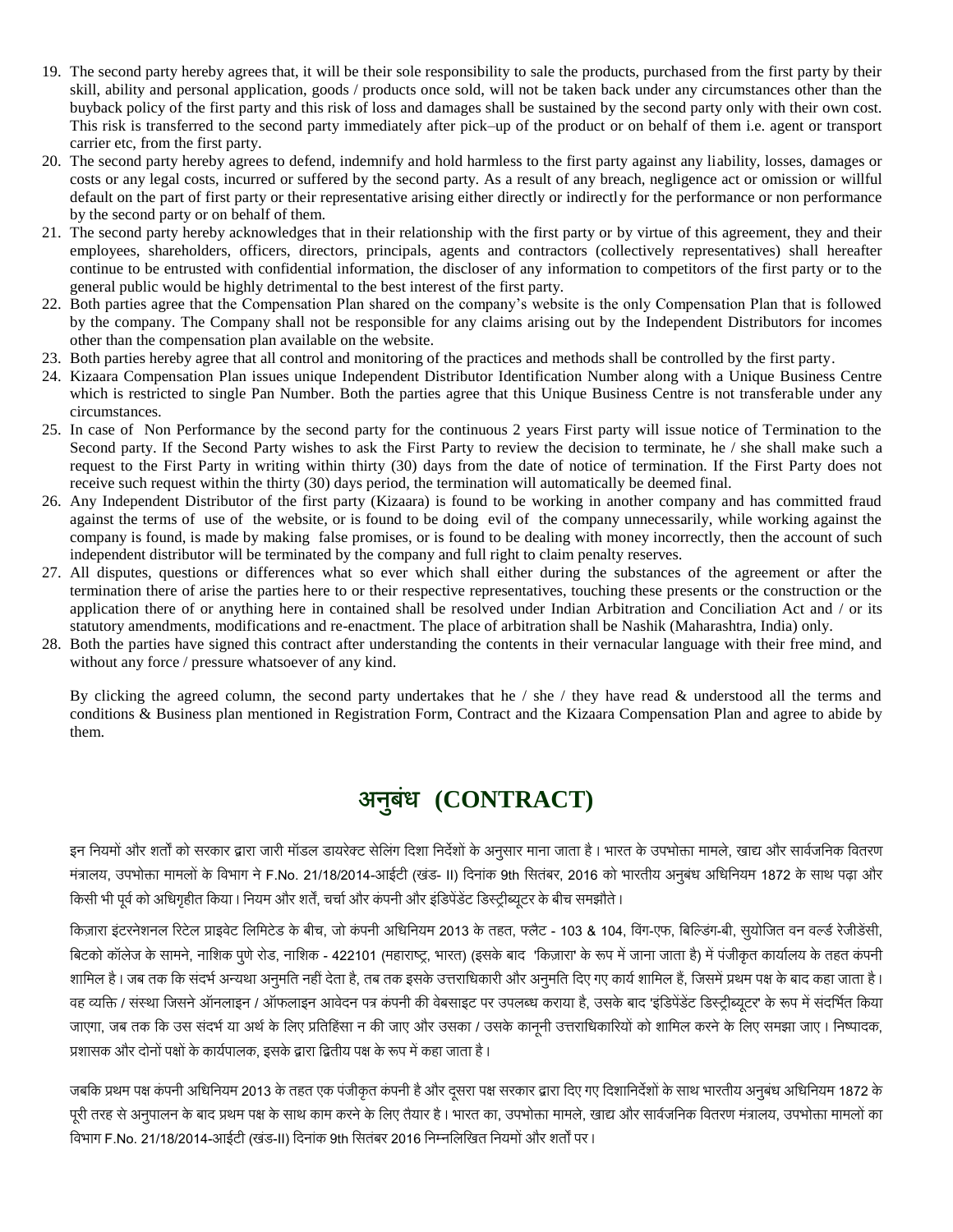- 1. यह कि दूसरा पक्ष यह दावा करता है कि वह (He)/ वे (She) / वे (They) 18 वर्ष और उससे अधिक उम्र के हैं और ध्वन मन के हैं और उन्हें किसी भी कानून की सजा नहीं दी जा रही है।
- 2. दूसरा पक्ष इस बात से सहमत है कि सभी जानकारी जिसमें व्यक्तिगत पहचान और पते के प्रमाण के दस्तावेजी प्रमाण शामिल हैं, जैसा कि कंपनी द्वारा सुसज्जित अपनी वेबसाइट पर प्रथम पक्ष द्वारा तय की गई केवाईसी (KYC) प्रक्रिया के अनुसार सही और ठीक से दर्ज किया गया है । कंपनी अपने स्वयं के विवेक पर इंडिपेंडेंट डिस्ट्रीब्यूटर द्वारा दिए गए आवेदन को स्वीकार या अस्वीकार करने के अधिकार सूरक्षित रखती है।
- 3. यह कि प्रथम पक्ष समझौते को रद्द करने और कंपनी की बायबैक पॉलिसी के अनुसार खरीदी गई वस्तुओं या सेवाओं के लिए धनवापसी प्राप्त करने के लिए अनुबंध की खरीद हस्ताक्षर की तारीख से 30 दिनों की कूलिंग ऑफ की अनुमति देने के लिए सहमत है।
- 4. यह कि प्रथम पक्ष कंपनी की रिफंड नीतियों के अनुसार उत्पाद की खरीद के 30 दिनों के भीतर माल की वापसी / विनिमय की अनुमति देने के लिए सहमत है।
- 5. दूसरा पक्ष एग्रीमेंट के कार्यकाल के दौरान किसी भी अन्य डायरेक्ट सेलिंग कंपनी के उत्पादों और ब्रांडों का प्रतिनिधित्व, बिक्री या वितरण करने के लिए सहमत नहीं है।
- 6. दूसरा पक्ष इस बात से सहमत है कि वे कंपनी का प्रतिनिधित्व करने के समय संभावित ग्राहक को प्रथम पक्ष यानी डायरेक्ट सेलिंग इकाई के सभी विवरण प्रदान करेंगे जिसमें माल और सेवाओं का विवरण शामिल है।
- 7. दूसरा पक्ष इस बात से सहमत है कि वह (He) / वह (She) / वे (They) अपने पहचान पत्र / और किसी भी अन्य पहचान चिह्न को प्रथम पक्ष द्वारा दिए गए हैं और पूर्व नियुक्ति के बिना संभावित ग्राहक के परिसर का दौरा नहीं करेंगे।
- 8. इसके बाद दूसरा पक्ष इस बात से सहमत है कि प्रतिनिधित्व की दीक्षा के समय वे स्वयं को सच्चाई से पहचान लेंगे और वे स्पष्ट रूप से पहले की पहचान का प्रतिनिधित्व करेंगे पक्षों, बेची गई सेवाओं के साथ माल की प्रकृति और ग्राहक को संभावना, याचना का उद्देश्य ।
- 9. दूसरा पक्ष इसके लिए सहमत है कि वह सामान और सेवाओं, कीमतों, क्रेडिट, भुगतान शर्तों के सटीक और पूर्ण स्पष्टीकरण और प्रदर्शन प्रस्तुत करेगी वापस खरीदने / एक्सचेंज / पॉलिसी की बिक्री की सेवा या प्रथम पक्ष की किसी भी अन्य नीतियों के बाद नीतियों और गारंटी की वापसी ।
- 10. दूसरा पक्ष यह दावा करता है कि उसे प्रथम पक्ष के मुआवजा योजना के अनुसार प्रोत्साहन मिलेगा।
- 11. किसी भी समय दूसरा पक्ष उत्पाद को न तो निरस्त करेगा और न ही प्रथम पक्ष के उत्पादों के लेबल में छेड़छाड़ करेगा।
- 12. प्रथम पक्ष दूसरे पक्ष को थोक खरीद करने के लिए प्रतिबंधित करती है।
- 13. दूसरा पक्ष किसी भी वेबसाइट / ऑनलाइन पोर्टल / मोबाइल एप्लिकेशन / ऑनलाइन फोरम / या किसी अन्य तरीके से किसी भी उत्पाद या व्यवसाय के अवसर की सूची, बाजार, विज्ञापन, प्रचार, चर्चा या बिक्री के लिए सहमत नहीं है, प्रथम पक्ष के पूर्व अनुमति के या बिना किसी अन्य तरीके से ।
- 14. दूसरा पक्ष सभी सरकार करों को भुगतान करने के लिए सहमत है। किसी भी प्रकार का कर के रूप में और जब भी लागू हो और उसके लिए प्रथम पक्ष को जिम्मेदार नहीं ठहराएगा।
- 15. दूसरा पक्ष इस बात से सहमत है कि वे न तो संभावित ग्राहक को भ्रमित करेंगे और न ही गलत करेंगे, भ्रामक या अनुचित व्यवहार जिसमें वास्तविक या संभावित बिक्री या कमाई और किसी भी संभावित ग्राहक को सीधे बेचने के फायदे, संभावित इंडिपेंडेंट डिस्ट्रीब्यूटरओं के साथ बातचीत में शामिल हैं ।
- 16. दूसरा पक्ष इस बात से सहमत है कि वे एक संभावित इंडिपेंडेंट डिस्ट्रीब्यूटर के लिए कोई तथ्यात्मक प्रतिनिधित्व नहीं करेंगे, जिसे सत्यापित नहीं किया जा सकता है या वह कोई वादा नहीं कर सकता है । जो प्रथम पक्ष की नीतियों के खिलाफ पूरा नहीं किया जा सकता है ।
- 17. दूसरा पक्ष इस बात से सहमत है कि वे जानबूझकर गलत नहीं करेंगे, छोड़ना, संलग्न कारण या परमिट बनाने के लिए मुआवजा सहित प्रत्यक्ष बिक्री संचालन से संबंधित कोई भी प्रतिनिधित्व पक्षों के बीच योजनाबद्ध समझौते, या ऐसे इंडिपेंडेंट डिस्ट्रीब्यूटर द्वारा बेची जा रही वस्तुओं और / या सेवाओं, जो गलत है और / या भ्रामक है ।
- 18. दूसरा पक्ष इस बात से सहमत है कि वे कोई साहित्य और / या प्रशिक्षण सामग्री प्रदान नहीं करेंगे प्रथम पक्ष द्वारा संभावित ग्राहक और / या दूसरे को जारी किए गए संपार्शिक तक सीमित नहीं है। पैरेंट डायरेक्ट सेलिंग एंटिटी के भीतर और बाहर की पक्षों जिसे प्रथम पक्ष द्वारा अनुमोदित नहीं किया गया है।
- 19. दूसरा पक्ष इस बात से सहमत है कि, उत्पादों को बेचने की उनकी एकमात्र जिम्मेदारी होगी, प्रथम पक्ष से खरीदे गए कौशल, क्षमता और व्यक्तिगत आवेदन, एक बार बेची गई वस्तुओं या उत्पादों को, इसके अलावा किसी भी परिस्थिति में वापस नहीं लिया जाएगा। प्रथम पक्ष की बायबैक पॉलिसी और नुकसान और नुकसान का यह जोखिम दूसरे पक्ष द्वारा केवल अपनी लागत के साथ बरकरार रखा जाएगा । यह जोखिम उत्पाद के पिक-अप के तुरंत बाद या प्रथम पक्ष के एजेंट यानी ट्रांसपोर्ट कैरियर आदि की ओर से दूसरे पक्ष को हस्तांतरित कर दिया जाता है।
- 20. दूसरा पक्ष किसी भी दायित्व, नुकसान, क्षति या लागत या किसी भी कानूनी लागत के खिलाफ प्रथम पक्ष के लिए रक्षा करने, निंदा करने और नुकसान पहुंचाने के लिए सहमत है, दूसरे पक्ष द्वारा खर्च की गई या पीड़ित है । किसी भी उल्लंघन के परिणामस्वरूप, लापरवाही अधिनियम या चूक या प्रथम पक्ष या उनके प्रतिनिधि की ओर से डिफ़ॉल्ट रूप से या तो प्रत्यक्ष या अप्रत्यक्ष रूप से दूसरे पक्ष द्वारा या उनकी ओर से प्रदर्शन या गैर प्रदर्शन के लिए उत्पन्न होगा।
- 21. दूसरा पक्ष इस बात को स्वीकार करता है कि प्रथम पक्ष के साथ या इस समझौते के आधार पर, वे और उनके कर्मचारी, शेयरधारक, अधिकारी, निदेशक, प्रिंसिपल, एजेंट और ठेकेदार (सामूहिक रूप से प्रतिनिधि) उसके बाद गोपनीय जानकारी देते रहेंगे । प्रथम पक्ष के प्रतियोगियों या आम जनता के लिए किसी भी जानकारी का प्रकटीकरण प्रथम पक्ष के सर्वोत्तम हित के लिए अत्यधिक हानिकारक होगा।
- 22. दोनों पक्ष इस बात से सहमत हैं कि कंपनी की वेबसाइट पर साझा किया गया मुआवजा योजना आजना है जो कंपनी द्वारा अनुसरण की जाती है। वेबसाइट पर उपलब्ध क्षतिपूर्ति योजना के अलावा आय के लिए इंडिपेंडेंट डिस्ट्रीब्यूटर्स द्वारा किए गए किसी भी दावे के लिए कंपनी जिम्मेदार नहीं होगी।
- 23. दोनों पक्ष इस बात से सहमत हैं कि प्रथाओं और विधियों का सभी नियंत्रण और निगरानी प्रथम पक्ष द्वारा नियंत्रित किया जाएगा।